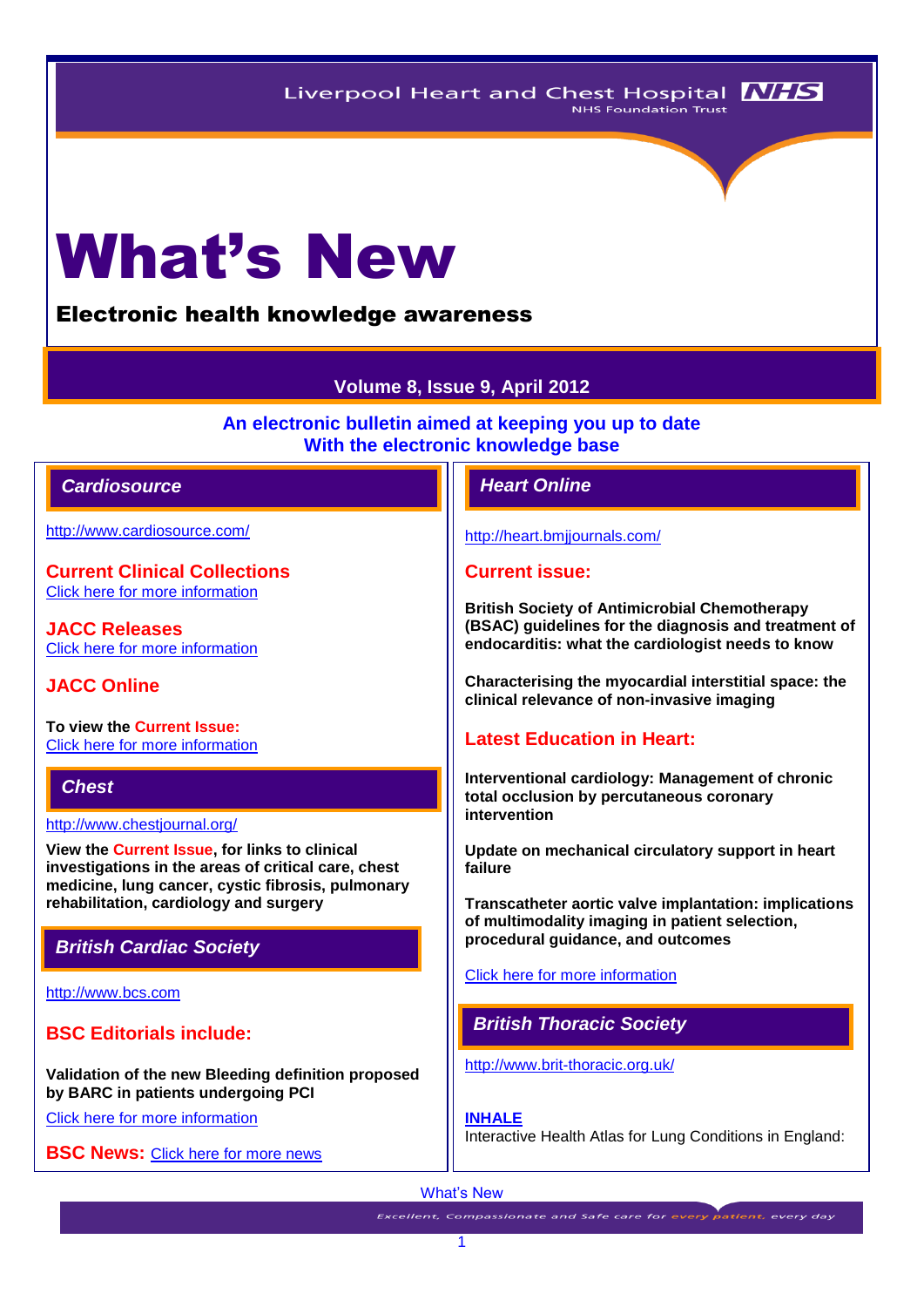# **Volume 8, Issue 9, April 2012**

# *Theheart.org*

#### [www.theheart.org](http://www.theheart.org/)

**Theheart.org** provides information on caring for people with disorders of the heart and circulation, and on preventing such disorders.

## **Heart Wire News:**

**Lives, money saved by protocol-guided transfusion use at cardiac surgery**

**DES or bare-metal stents for primary PCI? New metaanalysis provokes debate**

**Variation in dual- vs single-chamber-ICD use highlights missing data**

#### [Click here for more](http://www.theheart.org/section/heartwire.do) information

*(Please speak to Maureen Horrigan, library services manager ext.1404, to obtain a password)*

# *European Society of Cardiology*

<http://www.escardio.org/>

#### **News and Press:**

**Comprehensive risk reduction in patients with atrial fibrillation**

# **E-Journal of Cardiology Practice:**

- **Assessing women's cardiovascular risk**
- **Arrhythmogenic right ventricular dyplasia**
- **Identifying Takotsubo Cardiomyopathy**

[Click here for more information](http://www.escardio.org/communities/councils/ccp/e-journal/volume10/Pages/welcome.aspx)

# **ESC Clinical Practice Guidelines**

[Click here for more information](http://www.escardio.org/guidelines-surveys/esc-guidelines/Pages/ACS-non-ST-segment-elevation.aspx)

# *Institute for Healthcare Improvement*

[www.ihi.org](http://www.ihi.org/)

**In the spotlight – How to Guides:** [How to Guide: Prevent Harm from High Alert](http://www.ihi.org/knowledge/Pages/Tools/HowtoGuidePreventHarmfromHighAlertMedications.aspx)  **[Medications](http://www.ihi.org/knowledge/Pages/Tools/HowtoGuidePreventHarmfromHighAlertMedications.aspx)** 

**IHI News**  [This week at IHI News letter](http://www.ihi.org/Documents/ThisWeekatIHI.htm) 

# *Royal College of Nursing*

[http://www.rcn.org.uk](http://www.rcn.org.uk/)

**Nursing headlines** [Click here for news from around the UK](http://www.rcn.org.uk/newsevents/news)

**Clincial Governance e-bulletin** [Click here for clinical governance updates](http://www.rcn.org.uk/development/practice/clinical_governance/updates)

*National Institute for Health Research* 

[http://www.nihr.ac.uk](http://www.nihr.ac.uk/)

**NIHR latest news**

 **State-of-the-art technique is more effective in staging lung cancer patients**  [Click here for more information](http://www.nihr.ac.uk/news/Pages/default.aspx)

**NIHR Research Design Service for the North West**

[E-Bulletins](http://www.rds-nw.nihr.ac.uk/newstrainingevents/ebulletin.php)

*International Healthcare Comparisons*

<http://www.international-comparisons.org.uk/>

**IHC** focuses on comparative analysis to facilitate learning from the experience of other health systems as an input to policy development by the Department of **Health** 

**Use of outcome metrics to measure quality in education and training of healthcare professionals** 

**Preventing emergency readmissions to hospital; A scoping review** 

[Click here for more information](http://www.international-comparisons.org.uk/publications/) 

What's New

Excellent, Compassionate and Safe care for every patient, every day